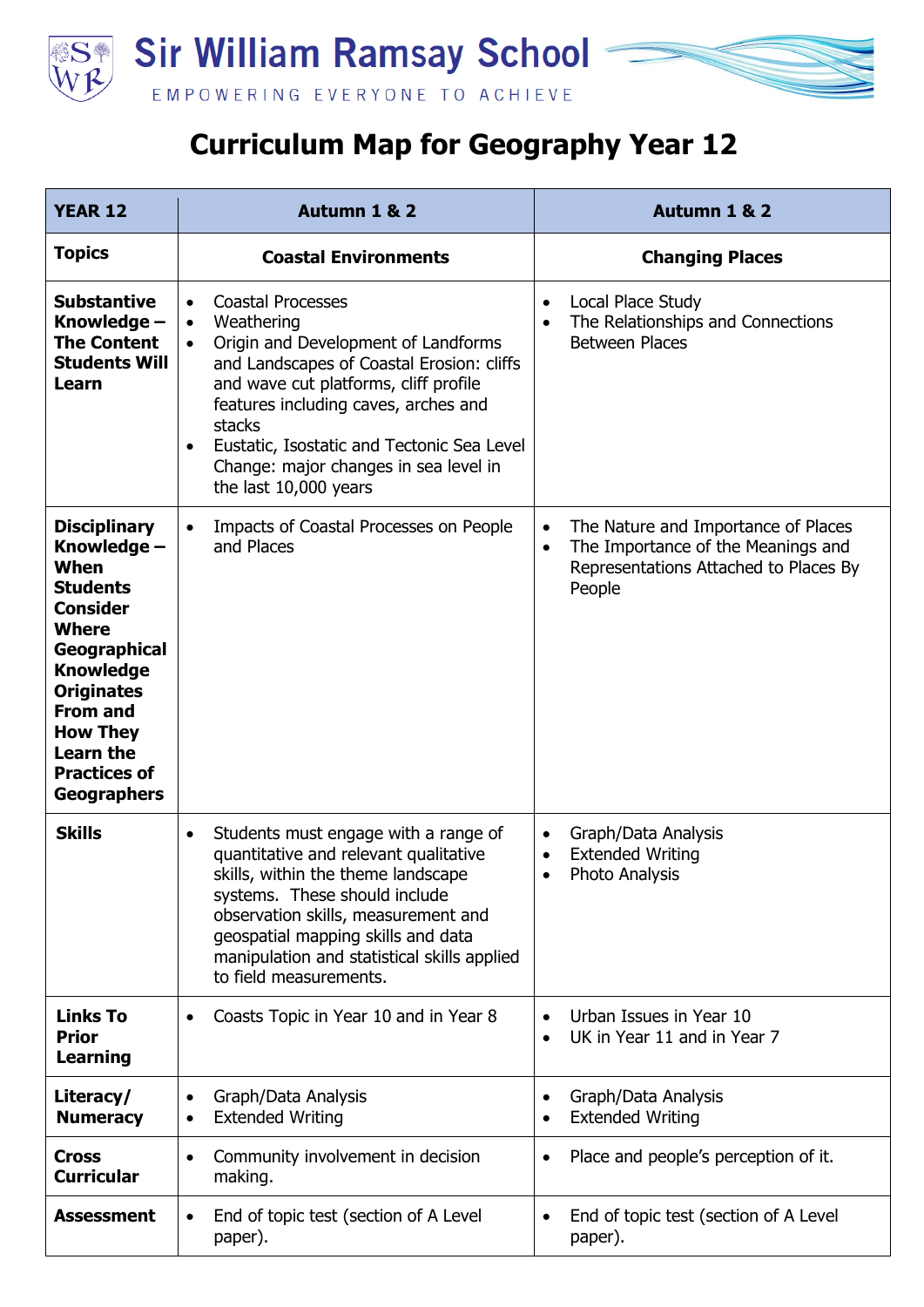| <b>YEAR 12</b>                                                                                                                                                                                                                                                   | Spring 1 & 2                                                                                                                                                                                                                                                                                                                                                                           | Spring 1 & 2                                                                                                                                                                                                                                                                                                                                         |
|------------------------------------------------------------------------------------------------------------------------------------------------------------------------------------------------------------------------------------------------------------------|----------------------------------------------------------------------------------------------------------------------------------------------------------------------------------------------------------------------------------------------------------------------------------------------------------------------------------------------------------------------------------------|------------------------------------------------------------------------------------------------------------------------------------------------------------------------------------------------------------------------------------------------------------------------------------------------------------------------------------------------------|
| <b>Topics</b>                                                                                                                                                                                                                                                    | <b>Water and Carbon Cycles</b>                                                                                                                                                                                                                                                                                                                                                         | <b>Population and Environment</b>                                                                                                                                                                                                                                                                                                                    |
| <b>Substantive</b><br>Knowledge -<br><b>The Content</b><br><b>Students Will</b><br>Learn                                                                                                                                                                         | Systems in Physical Geography: systems<br>$\bullet$<br>concepts and their application to the<br>water and carbon cycles inputs -<br>outputs, energy, stores/components,<br>flows/transfers, positive/negative<br>feedback and dynamic equilibrium<br>Global Distribution and Size of Major<br>$\bullet$<br>Stores of Water - lithosphere,<br>hydrosphere, cryosphere and<br>atmosphere | Key Population Parameters: distribution,<br>$\bullet$<br>density, numbers and change<br>Key Role of Development Processes,<br>$\bullet$<br>Global Patterns of population numbers,<br>Densities and Change Rates                                                                                                                                      |
| <b>Disciplinary</b><br>Knowledge -<br>When<br><b>Students</b><br><b>Consider</b><br><b>Where</b><br>Geographical<br><b>Knowledge</b><br><b>Originates</b><br><b>From and</b><br><b>How They</b><br><b>Learn the</b><br><b>Practices of</b><br><b>Geographers</b> | Carbon and the Impact of the Carbon<br>$\bullet$<br>Cycle Upon Land, Ocean and<br>Atmosphere - including global climate<br>and people                                                                                                                                                                                                                                                  | Global Patterns of Health, Mortality and<br>$\bullet$<br>Morbidity<br>Economic and Social Development and<br>$\bullet$<br>the Epidemiological Transition<br>The Relationship Between Environment<br>$\bullet$<br>Variables - e.g. climate, topography<br>(drainage) and incidence of disease. Air<br>quality and health. Water quality and<br>health |
| <b>Skills</b>                                                                                                                                                                                                                                                    | Range of Quantitative and Relevant<br>$\bullet$<br>Qualitative Skills, Within The Theme<br>Water and Carbon Cycles - students<br>must specifically understand simple mass<br>balance, unit conversions and the<br>analysis and presentation of field data                                                                                                                              | Graph/Data Analysis<br>$\bullet$<br><b>Extended Writing</b><br>$\bullet$                                                                                                                                                                                                                                                                             |
| <b>Links To</b><br><b>Prior</b><br>Learning                                                                                                                                                                                                                      | Climate change in Year 9<br>$\bullet$<br>Climate change in Year 11<br>$\bullet$<br>Ecosystems<br>$\bullet$                                                                                                                                                                                                                                                                             | Changing economic world in Year 11<br>Urban issues in Year 10                                                                                                                                                                                                                                                                                        |
| Literacy/<br><b>Numeracy</b>                                                                                                                                                                                                                                     | Graph/Data Analysis<br>$\bullet$<br><b>Extended Writing</b><br>$\bullet$                                                                                                                                                                                                                                                                                                               | Graph/Data Analysis<br>$\bullet$<br><b>Extended Writing</b><br>$\bullet$                                                                                                                                                                                                                                                                             |
| <b>Cross</b><br><b>Curricular</b>                                                                                                                                                                                                                                | Science $-$ water and carbon cycle<br>$\bullet$                                                                                                                                                                                                                                                                                                                                        | Environmental awareness<br>$\bullet$                                                                                                                                                                                                                                                                                                                 |
| <b>Assessment</b>                                                                                                                                                                                                                                                | End of topic test (section of A Level<br>$\bullet$<br>paper)                                                                                                                                                                                                                                                                                                                           | End of topic test (section of A Level<br>$\bullet$<br>paper)                                                                                                                                                                                                                                                                                         |

| <b>YEAR 12</b>                                            | Summer 1 & 2                                                                                      | Summer 1 & 2                                                                                                                                             |
|-----------------------------------------------------------|---------------------------------------------------------------------------------------------------|----------------------------------------------------------------------------------------------------------------------------------------------------------|
| <b>Topics</b>                                             | <b>Hazards - Part 1 Tectonic Hazards</b>                                                          | <b>Global Systems and Governance</b>                                                                                                                     |
| <b>Substantive</b><br>Knowledge $-$<br><b>The Content</b> | Structure of the Earth: Origin and<br>Causes, impacts of volcanic, storm, fire<br>and earthquakes | Factors in Globalisation: The<br>development of technologies, systems<br>and relationships, including financial,<br>transport, security, communications, |